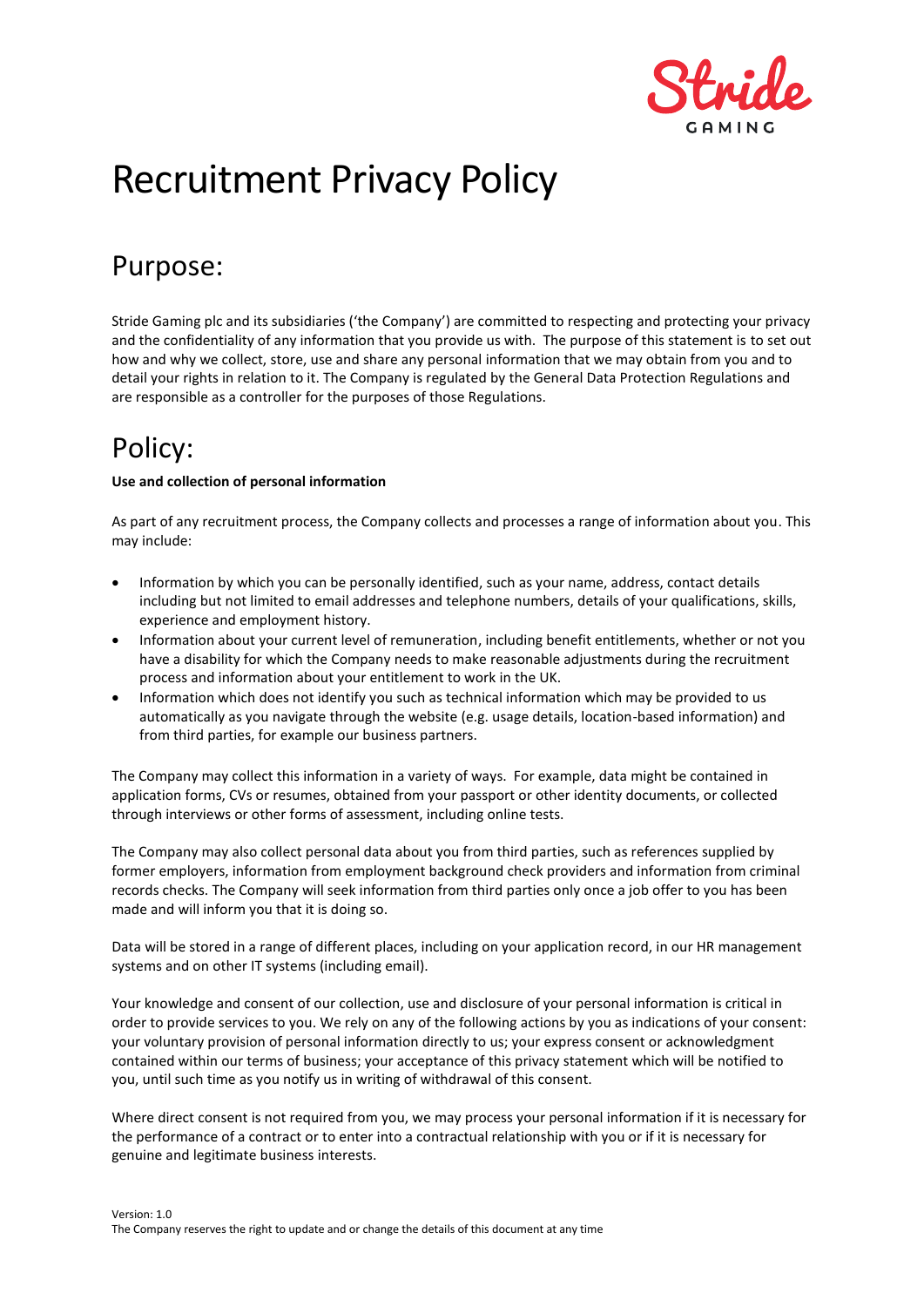

#### **Why do we process your personal data?**

The Company needs to process data to take steps at your request prior to entering into a contract with you. It may also need to process your data to enter into a contract with you.

In some cases, the Company needs to process data to ensure that it is complying with its legal obligations. For example, it is required to check a successful applicant's eligibility to work in the UK before employment starts.

The Company has a legitimate interest in processing personal data during the recruitment process and for keeping records of the process. Processing data from job applicants allows the Company to manage the recruitment process, assess and confirm a candidate's suitability for employment and decide to whom to offer a job. The Company may also need to process data from job applicants to respond to and defend against legal claims.

The Company may process special categories of data, such as information about ethnic origin, sexual orientation or religion or belief, to monitor recruitment statistics. It may also collect information about whether or not applicants are disabled to make reasonable adjustments for candidates who have a disability. The Company processes such information to carry out its obligations and exercise specific rights in relation to employment.

For some roles, the Company is obliged to seek information about criminal convictions and offences. Where the Company seeks this information, it does so because it is necessary for it to carry out its obligations and exercise specific rights in relation to employment.

If your application is unsuccessful, the Company may keep your personal data on file in case there are future employment opportunities for which you may be suited. The Company will ask for your consent before it keeps your data for this purpose and you are free to withdraw your consent at any time.

#### **Who has access to your personal data?**

Your information may be shared internally for the purposes of the recruitment exercise. This includes members of the People & Performance team, interviewers involved in the recruitment process, managers in the business area with a vacancy and IT staff if access to the data is necessary for the performance of their roles.

Your information will also be shared externally with prospective employers or recruiters if you respond to a job advertisement and in order to manage job postings.

The Company will not share your data with any other third parties, unless your application for employment is successful and it makes you an offer of employment. The Company will then share your data with former employers to obtain references for you, employment background check providers to obtain necessary background checks and, where applicable to Disclosure and Barring Service to obtain necessary criminal records checks.

#### **How does the Company protect data?**

The Company takes the security of your data seriously. The Company has internal technical and organisational measures in place to protect any personal information we process about you to ensure that your data is not lost, accidentally destroyed, misused or disclosed, and is not accessed except by its employees or contractors in the performance of their duties. All information you provide to us is stored on our secure servers behind firewalls.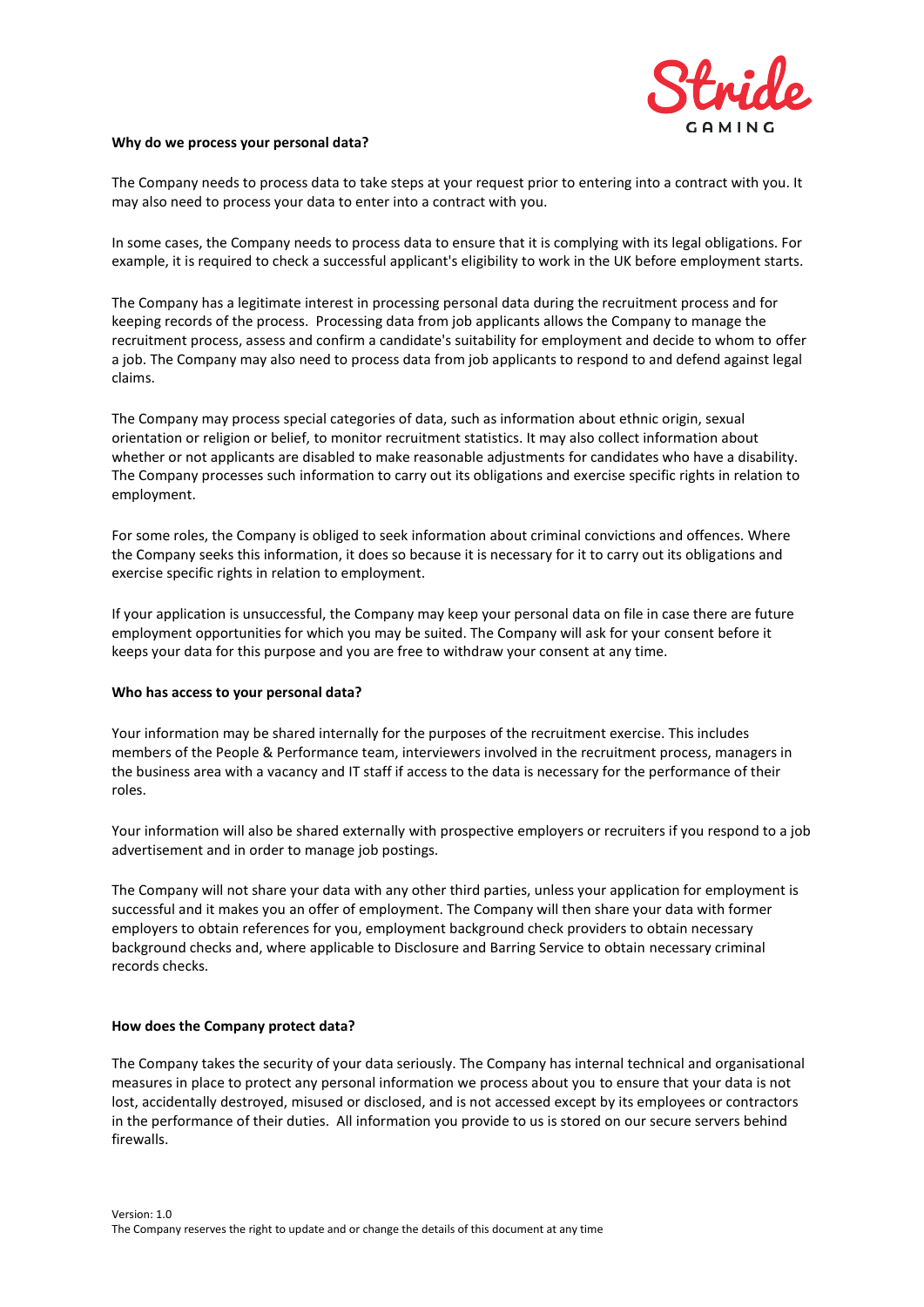

Unfortunately, no data transmission over the internet is guaranteed to be 100% secure and as a result you acknowledge that there are security and privacy limitations of the internet which are beyond our control. The safety and security of your information is also dependant on you. Where we have given you (or where you have chosen) a password for access to documents, you are responsible for keeping this password confidential. We ask you not to share passwords with anyone and keep your account information secure. In the event that personal data is compromised as a result of breach of security, we will notify those persons in accordance with the notification procedure set forth in this privacy statement or as otherwise required by applicable law.

Where the Company engages third parties to process personal data on its behalf, they do so on the basis of written instructions, are under a duty of confidentiality and are obliged to implement appropriate technical organisational measures to ensure the security of data.

#### **How long does the Company keep data?**

If your application for employment is unsuccessful, the Company will hold your data on file for 6 months' after the end of the relevant recruitment process. If you agree to allow the Company to keep your personal data on file, the Company will hold your data on file for a further year for consideration for future employment opportunities. At the end of that period or once you withdraw your consent, your data is deleted or destroyed.

If your application for employment is successful, personal data gathered during the recruitment process will be transferred to your personnel file and retained during your employment. The periods for which your data will be held will be provided to you in a new privacy notice and/or policy.

#### **Your rights**

As a data subject, you have a number of rights. You can:

- access and obtain a copy of your data on request;
- require the Company to change incorrect or incomplete data;
- withdraw your consent or require the Company to delete or stop processing your data, for example where the data is no longer necessary for the purposes of processing;
- object to the processing of your data where the Company is relying on its legitimate interests as the legal ground for processing and
- object at any time to the processing of personal information concerning you for direct marketing

If you would like to exercise any of these rights, please contact [jobs@stridegaming.com](mailto:jobs@stridegaming.com) and let us know the information to which you request relates.

We hope we can resolve any query or concern you raise about our use of your information. If you believe that the Company has not complied with your data protection rights, you can complain to the Information Commissioner.

#### **Payment of a fee will not be charged for any request for access to your data unless the request is manifestly excessive or unfounded under the General Data Protection Regulations.**

#### **What if you do not provide personal data?**

You are under no statutory or contractual obligation to provide data to the Company during the recruitment process. However, certain information, such as names, address and contact details must be provided to enable the Company to provide this service to you. If you do not provide certain information, this may hinder the Company's ability to process your application properly or at all.

#### **Automated decision-making**

The Company's decisions are not based solely or partially on automated decision-making.